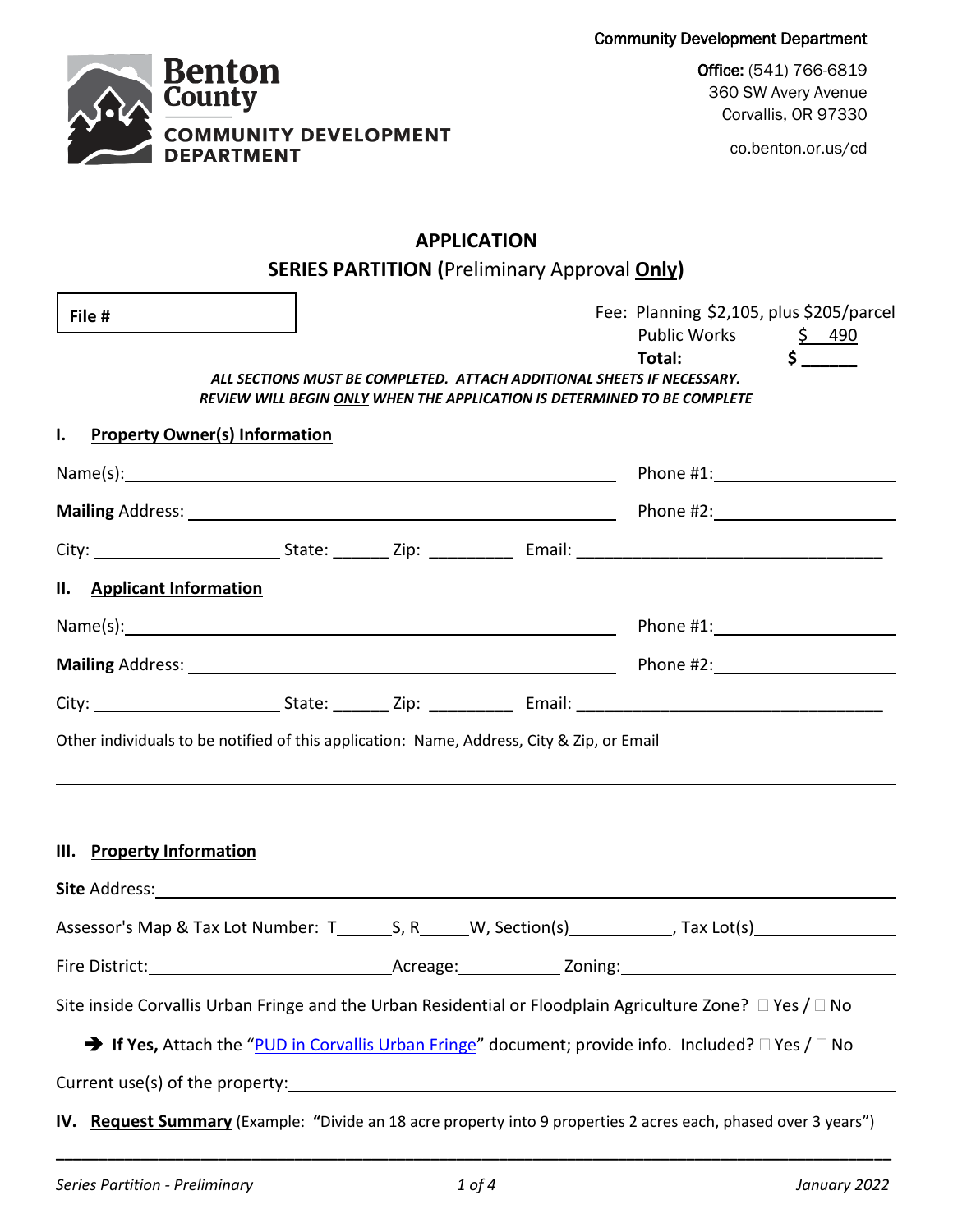**V. Attached Documentation:** With all land use applications, the "burden of proof" is on the applicant. It is important that you provide **ALL** the information listed on the following pages at the time you submit your application. The processing of your application does not begin until the application is determined to be complete.

**\_\_\_\_\_\_\_\_\_\_\_\_\_\_\_\_\_\_\_\_\_\_\_\_\_\_\_\_\_\_\_\_\_\_\_\_\_\_\_\_\_\_\_\_\_\_\_\_\_\_\_\_\_\_\_\_\_\_\_\_\_\_\_\_\_\_\_\_\_\_\_\_\_\_\_\_\_\_\_\_\_\_\_\_\_\_\_\_\_\_**

## **Partitioning Details**

1. Please describe the proposed parcels. Identify the size of the parcels in acres; how the proposed parcels will obtain access (by private easement or by public road); the linear feet of frontage on a public road, if any; all existing improvements (i.e., house, shed, barn, etc.); the water source (well, spring, city); and sewage treatment system (septic or sewer). Attach proof of any existing access easements proposed for use.

| Parcel | Acreage Easement/Road Frontage | Improvements | Water | Sewage |
|--------|--------------------------------|--------------|-------|--------|
| 1)     |                                |              |       |        |
| 2)     |                                |              |       |        |
| 3)     |                                |              |       |        |
| 4)     |                                |              |       |        |
| 5)     |                                |              |       |        |
| 6)     |                                |              |       |        |
| 7)     |                                |              |       |        |
| 8)     |                                |              |       |        |
| 9)     |                                |              |       |        |

2. Has the subject parcel been the subject of a previous land partition approved by Benton County?

If yes, does this proposal include the creation of a fourth parcel?

- 3. Will any parcel obtain access by a private easement, any portion of which currently or is proposed to serve more than the subject parcel? **□ Yes / □ No** Does the parcel obtaining access by private easement contain more than two times the minimum parcel size?  $\Box$  Yes  $/ \Box$  No If either answer is 'yes', a road plan and profile coordinated with Benton County Public Works must be submitted with the application. Please contact 541-766-6821.
- 4. Will any of the proposed parcels contain a "panhandle" or "flag lot" access strip? □ Yes / □ No

If yes, which parcel?  $\qquad \qquad$  ; length?  $\qquad$  ft. The access portion of the lot must not exceed 750 feet in length, 300 feet in an Urban Growth Boundary.

5. Is the property within the Philomath Urban Fringe? An applicant for a land division in the UR zone shall submit a conversion plan showing possible future development. Please see 64.320 for details.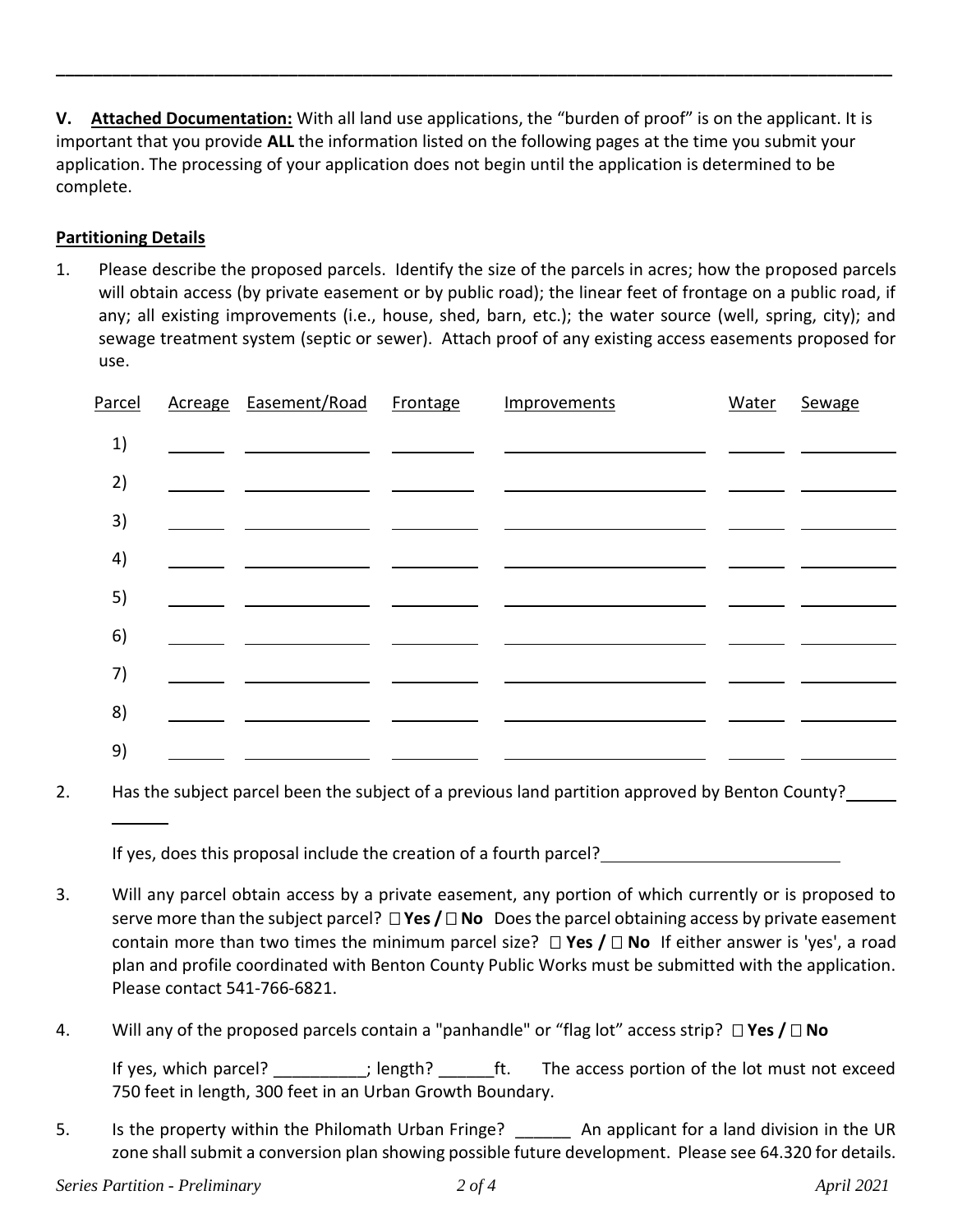- 6. Is the property within a **Special Flood Hazard Area** (**Zone AE or Zone A**) as designated on the Benton County Flood Insurance Rate Maps?  $\Box$  Yes /  $\Box$  No If yes, you must submit documentation with the application that the proposed partition will meet the standards in BCC 83.605.
- 7. Is the property within the Fender's Blue Butterfly Overlay?  $\Box$  Yes  $/\Box$  No If yes, then you need to comply with BCC 87.330.
- 8. Is the only access or proposed access to the property via a road that crosses a railroad? The ves, please draw the location on your map and explain here:

## **Water and Septic Requirements**

- 1. Submit materials demonstrating compliance with Benton County Code 99.800 through 99.850. Please see the informational sheet, "Water Supply Requirements for Partitions and Subdivisions" on our website. If a well pump test is required, when was it conducted? \_\_\_\_\_\_\_\_\_\_\_\_\_(date). Resulting flow (gallons per minute) for each well? The same state of  $\sim$
- 2. Is there an existing septic system on the proposed parcel(s)? **Yes / No**

If 'yes', an evaluation by Environmental Health will be required of an existing system unless the system was recently installed or repaired. Please attach a copy of any septic system records you have.

If 'no', a site suitability of a vacant parcel intended for residential use will be required prior to final approval in order to determine the suitability of the site for a septic system.

3. Are any parcels (existing or proposed) to be served by shared wells? **Yes / No** Are any existing wells currently shared with parcels that are not involved in the current partition request? **Yes / No** If 'yes' to either question, please describe and also show the wells and label easements as existing or proposed on the map.

## **Attachments**

1. Sketch Map. Three copies of an accurate scale drawing of the proposal are required. The drawing must contain:

The entire boundary of the parent parcel and each proposed parcel, including the approximate dimensional lengths of each parcel boundary.

The number (e.g., "Parcel 1") and size of each proposed parcel.

The location of all existing improvements, including buildings, wells (with well registration numbers), septic systems, and driveways. The setbacks of these items from the proposed property line. The location where the properties will access the public road. Clearly state or show which parcel is proposed to use which well.

The location of any existing easement or proposed easement for a private roadway, utility, or other purpose.

The location of any proposed public road right-of-way.

If the request is being reviewed as a series partition, twelve copies of the sketch plan must be submitted. The sketch plan should identify the proposed future parcels with all of the above